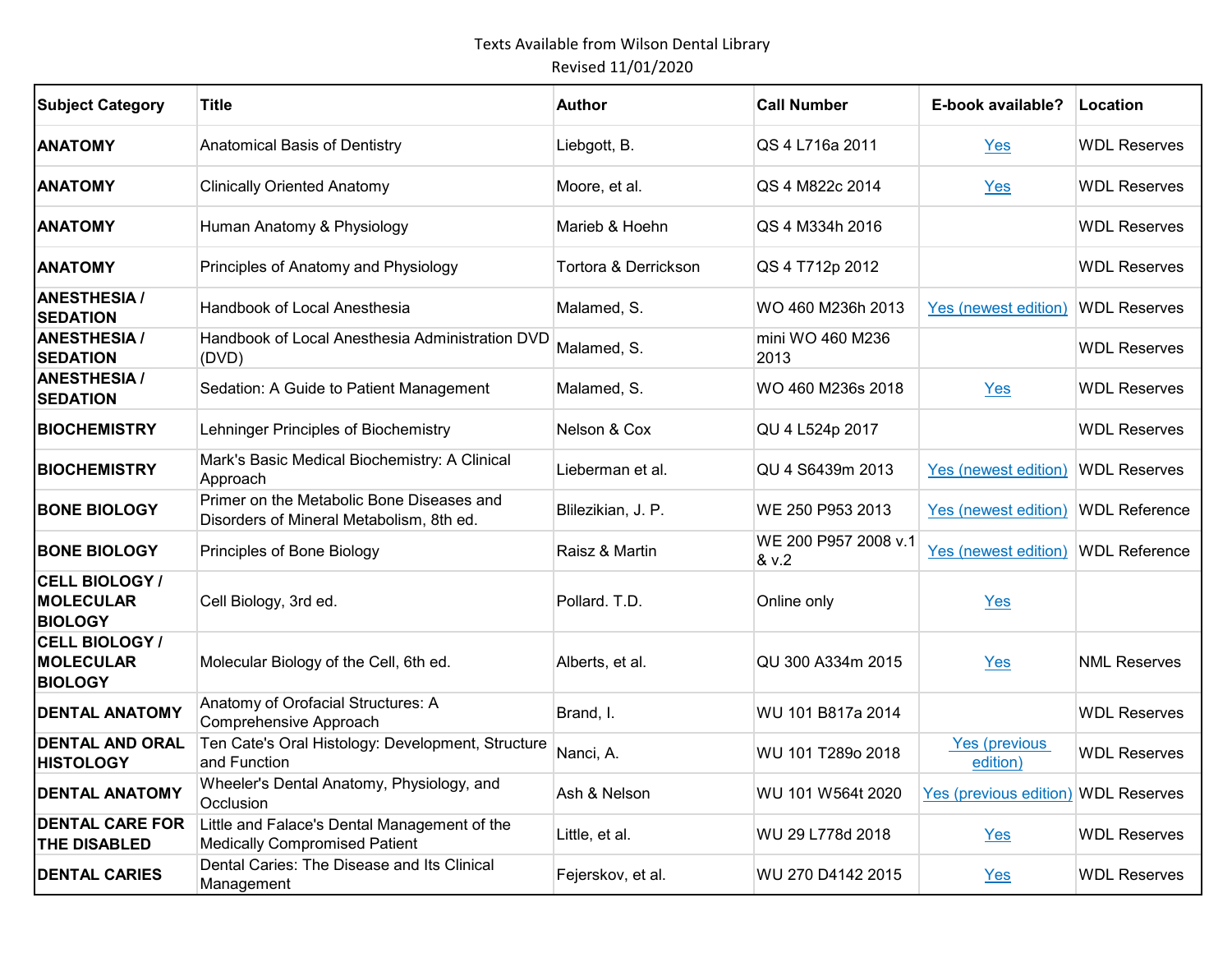| <b>Subject Category</b>              | Title                                                                             | <b>Author</b>                                     | <b>Call Number</b>  | E-book available?      | Location                         |
|--------------------------------------|-----------------------------------------------------------------------------------|---------------------------------------------------|---------------------|------------------------|----------------------------------|
| <b>DENTAL HYGIENE</b>                | Clinical Practice of the Dental Hygienist                                         | Wilkins, E.                                       | WU 90 W684c 2017    | Yes (newest edition)   | <b>WDL Reserves</b>              |
| <b>DENTAL HYGIENE</b>                | Dental Hygiene: Theory and Practice                                               | Darby & Walsh                                     | WU 113 D412 2015    |                        | <b>WDL Reserves</b>              |
| <b>DENTAL</b><br><b>IMPLANTATION</b> | <b>Contemporary Implant Dentistry</b>                                             | Misch, C.                                         | WU 640 C761 2008    |                        | <b>WDL Reserves</b>              |
|                                      | <b>DENTAL MATERIALS</b> Craig's Restorative Dental Materials                      | Sakaguchi, et al.                                 | WU 190 P519r 2019   | Yes                    | <b>WDL General</b><br>Collection |
|                                      | <b>DENTAL MATERIALS</b> Dental Materials: Properties and Manipulation             | Powers & Wataha                                   | WU 190 C886d 2012   | Yes (previous edition) | <b>WDL Reserves</b>              |
|                                      | <b>DENTAL MATERIALS Phillips' Science of Dental Materials</b>                     | Anusavice, et al.                                 | WU 190 S628s 2013   | Yes                    | <b>WDL Reserves</b>              |
| <b>DERMATOLOGY</b>                   | The Biology of the Skin                                                           | Freinkel & Woodley                                | WR 102 B6152 2001   |                        | <b>WDL Reference</b>             |
| <b>EMBRYOLOGY</b>                    | Before We Are Born: Essentials of Embryology and<br><b>Birth Defects</b>          | Moore, et al.                                     | QS 604 M822b 2016   | Yes (newest edition)   | <b>WDL Reference</b>             |
| <b>EMBRYOLOGY</b>                    | The Developing Human: Clinically Oriented<br>Embryology                           | Moore, et al.                                     | QS 604 M822d 2016   | Yes (newest edition)   | <b>WDL Reserves</b>              |
| <b>EMERGENCIES</b>                   | Medical Emergencies In the Dental Office                                          | Malamed & Orr                                     | WU 105 M236m 2015   | Yes                    | <b>WDL Reserves</b>              |
| <b>ENDODONTICS</b>                   | Cohen's Pathways of the Pulp                                                      | Hargreaves, et al.                                | WU 230 P297 2016    | Yes                    | <b>WDL Reserves</b>              |
| <b>ENDODONTICS</b>                   | Ingle's Endodontics                                                               | Rotstein & Ingle                                  | WU 230 151e 2019    | Yes                    | <b>WDL Reserves</b>              |
| <b>ENDODONTICS</b>                   | Seltzer and Bender's Dental Pulp                                                  | Hargreaves, et al.                                | WU 230 S468d 2012   | Yes                    | <b>WDL Reserves</b>              |
| <b>ETHICS</b>                        | Dental Ethics at Chairside: Professional Principles<br>and Practical Applications | Ozar, et al.                                      | WU 50 O99d 2002     | Yes (newest edition)   | <b>WDL Reserves</b>              |
| <b>ETHICS</b>                        | <b>Ethical Questions In Dentistry</b>                                             | Rule & Veatch                                     | WU 50 R935e 2004    | Yes                    | <b>WDL Reserves</b>              |
| <b>GENETICS</b>                      | Burket's Oral Medicine, 12th ed.                                                  | Glick, M.                                         | WU 140 B959o 2015   | Yes                    | <b>WDL Reserves</b>              |
| <b>GENETICS</b>                      | Dento/Oro/Craniofacial Anomalies and Syndromes Bloch-Zupan, et al.                |                                                   | WU 101.5 B651d 2012 | $Yes$                  | <b>WDL General</b><br>Collection |
| <b>GENETICS</b>                      | OMIM - Online Mendelian Inheritance in Man                                        | McKusick-Nathans Institute<br>of Genetic Medicine | Online only         | <b>OMIM</b>            | <b>Online Resource</b>           |
| <b>HEAD &amp; NECK</b>               | McMinn's Color Atlas of Head and Neck Anatomy                                     | Logan, et al.                                     | WE 17 M478c 2017    | Yes                    | <b>WDL Reserves</b>              |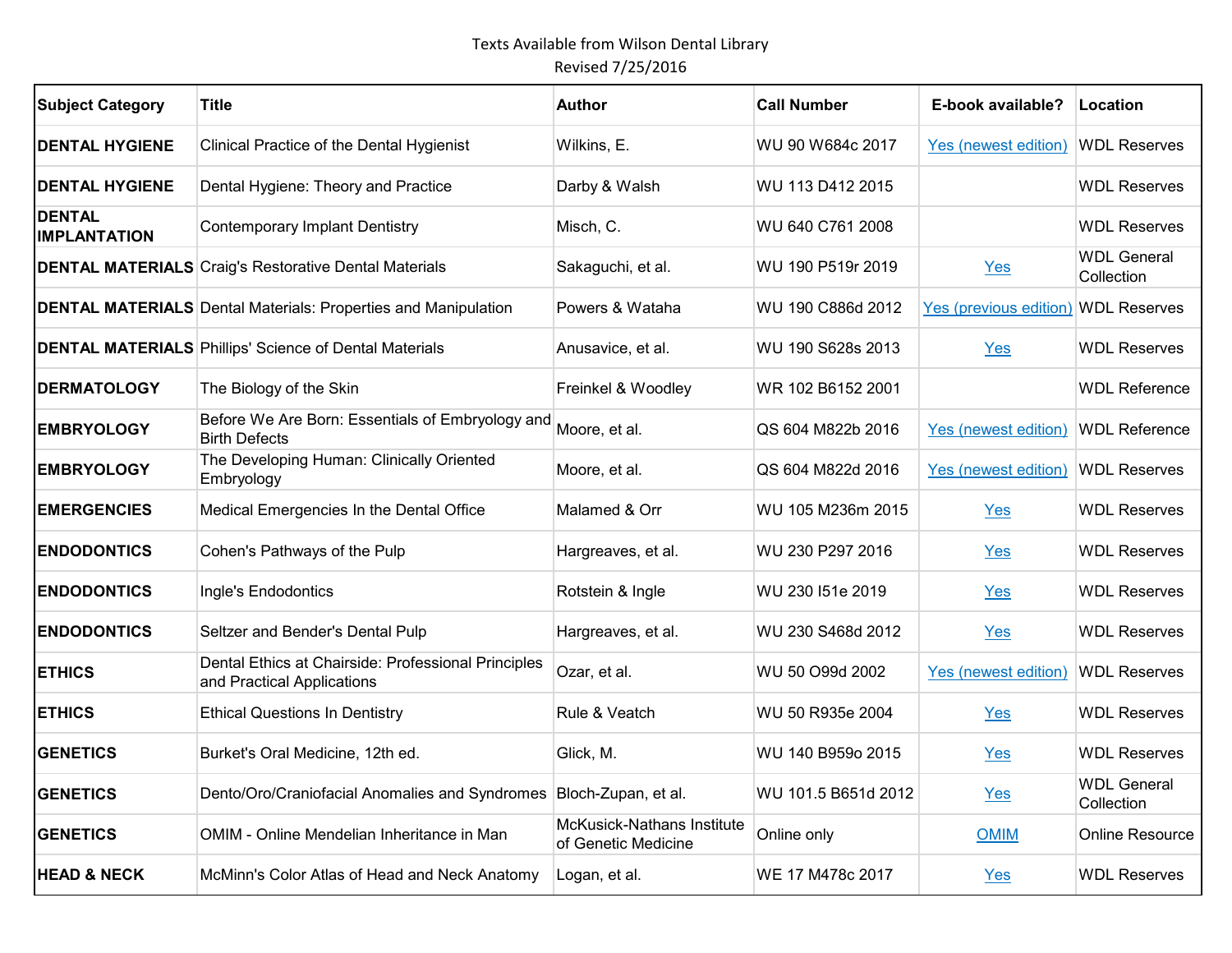| <b>Subject Category</b>                    | <b>Title</b>                                                               | <b>Author</b>       | <b>Call Number</b>       | E-book available?                 | Location             |
|--------------------------------------------|----------------------------------------------------------------------------|---------------------|--------------------------|-----------------------------------|----------------------|
| <b>HEAD &amp; NECK</b>                     | Netter's Head and Neck Anatomy for Dentistry                               | Neil, N.            | mini WU 17 N886n<br>2017 | Yes                               | <b>WDL Reserves</b>  |
| <b>HEART DEFECTS</b>                       | Congenital Heart Defects: From Origin to<br>Treatment                      | Wyszynski, et al.   | WG 220 C749 2010         | Yes                               | <b>WDL Reserves</b>  |
| <b>HEMATOLOGY</b>                          | <b>Fundamentals of Clinical Hematology</b>                                 | Stevens, M.         | WH 140 S485f 1997        |                                   | <b>WDL Reserves</b>  |
| <b>HISTOLOGY</b>                           | Junquiera's Basic Histology Text & Atlas                                   | Junqueira & Mescher | QS 504 J95b 2013         | Yes (newest edition)              | <b>WDL Reference</b> |
| <b>HISTOLOGY</b>                           | <b>Functional Histology</b>                                                | Kerr, J.            | QS 517 K41a 2010         |                                   | <b>WDL Reference</b> |
| <b>HISTOLOGY</b>                           | Histology: A Text and Atlas: with Correlated Cell<br>and Molecular Biology | Pawlina & Ross      | QS 517 R825h 2016        | Yes (newest edition)              | <b>WDL Reserves</b>  |
| <b>HISTOLOGY</b>                           | Ten Cate's Oral Histology: Development, Structure<br>and Function          | Nanci, A.           | WU 101 T289o 2018        | <b>Yes (previous)</b><br>edition) | <b>WDL Reserves</b>  |
| <b>INFECTIOUS</b><br><b>DISEASES</b>       | CDC, Centers for Disease Control and Prevention                            |                     | Online only              | CDC                               | Online Resource      |
| <b>MEDICINE</b>                            | Harrison's Principles of Internal Medicine, 19th ed.                       | Kasper, et al.      | WB 115 H322 2015         | Yes (newest edition)              | <b>WDL Reference</b> |
| <b>MICROBIOLOGY /</b><br><b>IMMUNOLOGY</b> | Janeway's Immunobiology                                                    | Murphy & Weaver     | QW 504 J33i 2016         |                                   | <b>WDL Reserves</b>  |
| <b>MICROBIOLOGY /</b><br><b>IMMUNOLOGY</b> | Microbiology: An Introduction                                              | Tortora, et al.     | QW 4 T712m 2013          |                                   | <b>WDL Reserves</b>  |
| <b>MICROBIOLOGY /</b><br><b>IMMUNOLOGY</b> | Roitt's Essential Immunology                                               | Delves, et al.      | QW 504 R741 2017         | Yes                               | <b>WDL Reference</b> |
| <b>MICROBIOLOGY /</b><br><b>IMMUNOLOGY</b> | The Immune System                                                          | Parham, P.          | QW 504 P229i 2009        |                                   | <b>WDL Reserves</b>  |
| <b>OCCLUSION</b>                           | Functional Occlusion: From TMJ to Smile Design                             | Dawson, P. E.       | WU 440 D272f 2007        | Yes                               | <b>WDL Reserves</b>  |
| <b>OCCLUSION</b>                           | Management of Temporomandibular Disorders<br>and Occlusion                 | Okeson, J.          | WU 140.5 O41f 2013       |                                   | <b>WDL Reserves</b>  |
| <b>OCCLUSION</b>                           | Wheeler's Dental Anatomy, Physiology, and<br>Occlusion                     | Nelson, S.J.        | WU 101 W564t 2015        | Yes (previous edition)            | <b>WDL Reserves</b>  |
| <b>OPERATIVE</b><br><b>DENTISTRY</b>       | Sturdevant's Art and Science of Operative<br>Dentistry                     | Sturdevant, et al.  | WU 300 A784 2019         | Yes                               | <b>WDL Reserves</b>  |
| <b>ORAL MEDICINE</b>                       | Differential Diagnosis of Oral and Maxillofacial<br>Lessions, 5th ed.      | Wood & Goaz         | WU 140 D569 1997         |                                   | <b>WDL Reserves</b>  |
| <b>ORAL MEDICINE</b>                       | Oral and Maxillofacial Medicine: The Basis of<br>Diagnosis and Treatment   | Scully, C.          | WU 141 S437o 2013        | $Yes$                             | <b>WDL Reserves</b>  |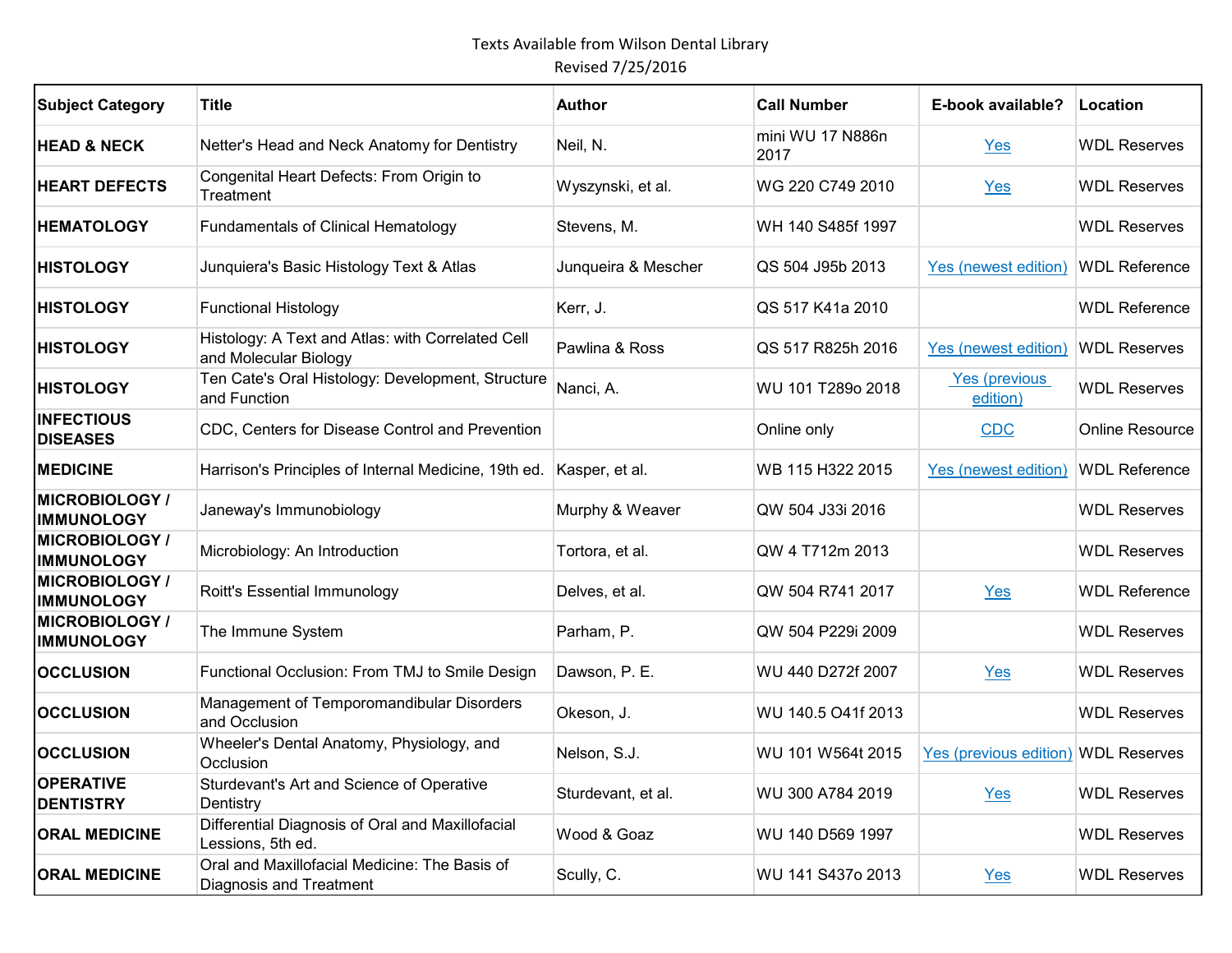| <b>Subject Category</b> | Title                                                                         | <b>Author</b>     | <b>Call Number</b>            | E-book available?      | Location            |
|-------------------------|-------------------------------------------------------------------------------|-------------------|-------------------------------|------------------------|---------------------|
| <b>ORAL MEDICINE</b>    | Burket's Oral Medicine, 12th ed.                                              | M. Glick, ed.     | WU 140 B959o 2015             | Yes                    | <b>WDL Reserves</b> |
| <b>ORAL PAIN</b>        | Orofacial Pain: A Guide to Medications and<br>Management                      | Clark & Dionne    | WU 140 O742 2012              | Yes                    | <b>WDL Reserves</b> |
| <b>ORAL PAIN</b>        | Bell's Oral and Facial Pain, 7th ed.                                          | Okeson, J.        | WU 140.5 B435o 2014           | Yes                    | <b>WDL Reserves</b> |
| <b>ORAL PAIN</b>        | Management of Temporomandibular Disorders<br>and Occlusion                    | Okeson, J.        | WU 140.5 O41f 2013            |                        | <b>WDL Reserves</b> |
| <b>ORAL PATHOLOGY</b>   | Cawson's Essentials of Oral Pathology and Oral<br>Medicine                    | Cawson & Odell    | WU 600 C383e 2017             | Yes (previous edition) | <b>WDL Reserves</b> |
| <b>ORAL PATHOLOGY</b>   | Differential Diagnosis of Oral and Maxillofacial<br>Lesions                   | Wood & Goaz       | WU 140 D569 1997              |                        | <b>WDL Reserves</b> |
| <b>ORAL PATHOLOGY</b>   | Oral and Maxillofacial Pathology, 4th ed.                                     | Neville, et al.   | WU 140 O616 2016              | Yes                    | <b>WDL Reserves</b> |
| <b>ORAL PATHOLOGY</b>   | Oral Pathology: Clinical Pathologic Correlations,<br>7th ed.                  | Regezi, et al.    | WU 140 R333o 2017             | Yes                    | <b>WDL Reserves</b> |
| <b>ORAL PATHOLOGY</b>   | Oral Soft Tissue Diseases: A Reference Manual<br>for Diagnosis & Management   | Newland, et al.   | WU 140 O637 2013              | Yes                    | <b>WDL Reserves</b> |
| <b>ORAL RADIOLOGY</b>   | Dental Radiography: Principles and Techniques                                 | Haring & Howerton | WN 230 H281d 2017             |                        | <b>WDL Reserves</b> |
| <b>ORAL RADIOLOGY</b>   | White and Pharoah's Oral Radiology: Principles<br>and Interpretation, 8th ed. | White & Pharoah   | WN 230 O63w 2019              | Yes (previous edition) | <b>WDL Reserves</b> |
| <b>ORAL SURGERY</b>     | Contemporary Oral and Maxillofacial Surgery                                   | Hupp, et al.      | WU 600 C761 2014              | Yes (newest edition)   | <b>WDL Reserves</b> |
| <b>ORAL SURGERY</b>     | Oral and Maxillofacial Trauma                                                 | Fonseca, et al.   | WU 610 O628 2013              | Yes                    | <b>WDL Reserves</b> |
| <b>ORAL SURGERY</b>     | Peterson's Principles of Oral and Maxillofacial<br>Surgery, Volume 1 & 2      | Miloro, et al.    | WU 600 P957 2012<br>v.1 & v.2 | Yes                    | <b>WDL Reserves</b> |
| <b>ORTHODONTICS</b>     | Contemporary Orthodontics, 5th ed.                                            | Proffit, et al.   | WU 400 C761 2013              | Yes (previous edition) | <b>WDL Reserves</b> |
| <b>ORTHODONTICS</b>     | <b>Orthodontics: Current Principles and Techniques</b>                        | Graber, et al.    | WU 400 O776 2012              | Yes (newest edition)   | <b>WDL Reserves</b> |
| <b>PAIN</b>             | Bell's Oral and Facial Pain, 7th ed.                                          | Okesson, J.       | WU 140.5 B435o 2014           | Yes                    | <b>WDL Reserves</b> |
| <b>PATHOLOGY</b>        | Pathophysiology: The Biologic Basis for Diseases<br>in Adults and Children    | McCance & Huether | QZ 4 P2975 2010               |                        | <b>WDL Reserves</b> |
| <b>PATHOLOGY</b>        | Robbins and Cotran Pathologic Basis of Disease,<br>9th ed.                    | Kumar, et al.     | QZ 140 R632 2015              | Yes (newest edition)   | <b>WDL Reserves</b> |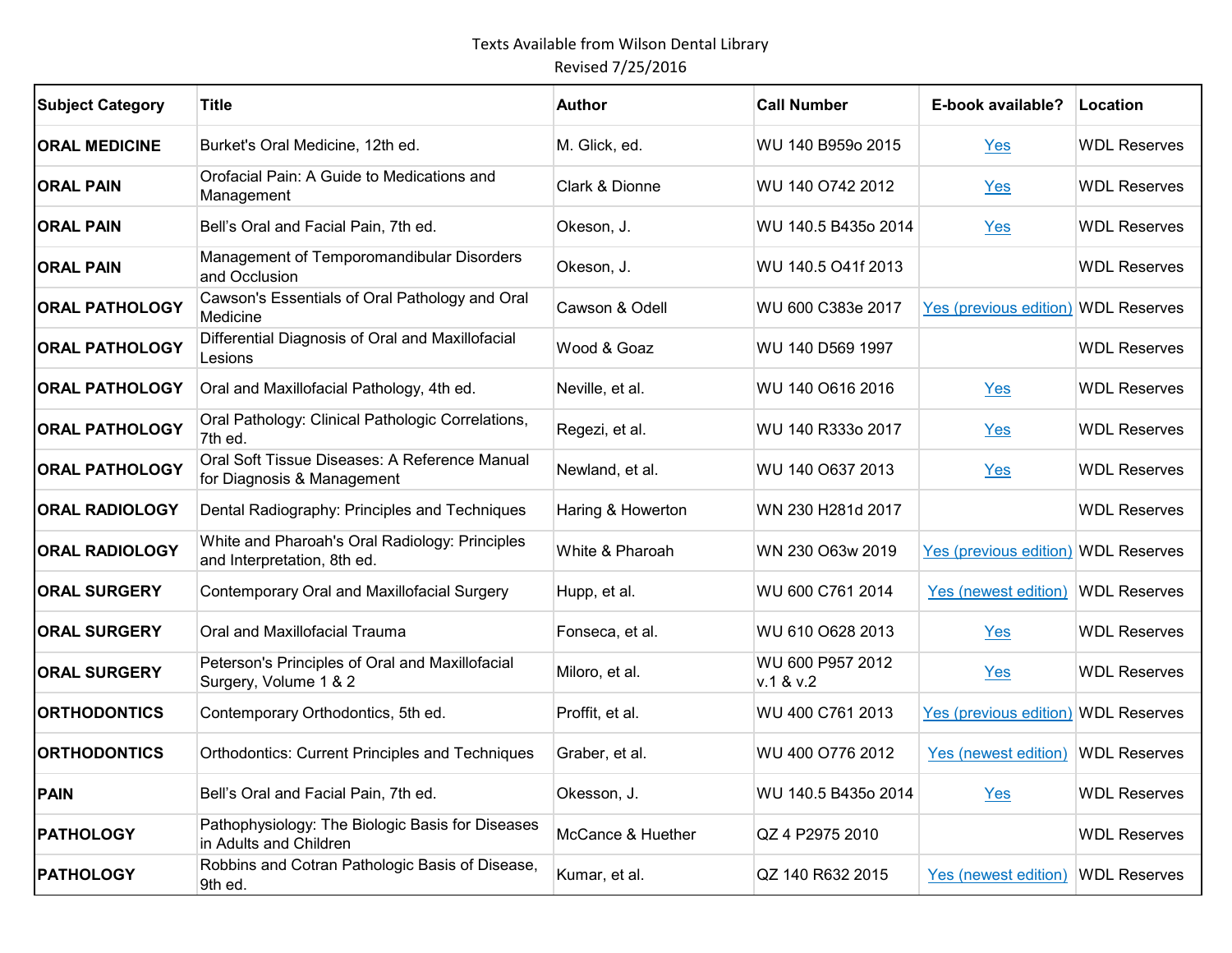| <b>Subject Category</b>              | <b>Title</b>                                                                                                      | <b>Author</b>           | <b>Call Number</b>           | E-book available?    | Location            |
|--------------------------------------|-------------------------------------------------------------------------------------------------------------------|-------------------------|------------------------------|----------------------|---------------------|
| <b>PEDIATRIC</b><br><b>DENTISTRY</b> | McDonald and Avery's Dentistry for the Child and<br>Adolescent                                                    | Dean, et al.            | WU 480 M135d 2016            | Yes                  | <b>WDL Reserves</b> |
| <b>PEDIATRIC</b><br><b>DENTISTRY</b> | Pediatric Dentistry: Infancy Through Adolescence                                                                  | Nowak, A. J.            | WU 480 P3711 2013            | Yes (newest edition) | <b>WDL Reserves</b> |
| <b>PERIODONTICS</b>                  | Carranza's Clinical Periodontology                                                                                | Newman, et al.          | WU 240 G559c 2015            | Yes (newest edition) | <b>WDL Reserves</b> |
| <b>PERIODONTICS</b>                  | Clinical Periodontology and Implant Dentistry                                                                     | Lang, N. P.             | WU 240 L745t 2015<br>v.1 & 2 | Yes                  | <b>WDL Reserves</b> |
| <b>PHARMACOLOGY</b>                  | Pharmacology and Therapeutics for Dentistry                                                                       | Dowd, et al.            | QV 50 N397p 2017             | Yes                  | <b>WDL Reserves</b> |
| <b>PHYSICAL EXAM</b>                 | Bates' Guide to Physical Examination and History<br>Taking, 12th ed.                                              | <b>Bickley</b>          | WB 205 B329g 2017            | Yes                  | <b>WDL Reserves</b> |
| <b>PHYSICAL EXAM</b>                 | Scully's Medical Problems in Dentistry                                                                            | Scully, C.              | WB 100 S437m 2014            | Yes                  | <b>WDL Reserves</b> |
| <b>PHYSICAL EXAM</b>                 | Seidel's Guide to Physical Examination                                                                            | Ball, et al.            | WB 205 M894 2015             | Yes (newest edition) | <b>WDL Reserves</b> |
| <b>PHYSICAL EXAM</b>                 | Physical Evaluation in Dental Practice                                                                            | Terezhalmy, et al.      | WU 141 T398p 2009            |                      | <b>WDL Reserves</b> |
| <b>PHYSIOLOGY</b>                    | Human Physiology, 14th ed.                                                                                        | Fox, S.                 | QT 104 F794h 2016            |                      | <b>WDL Reserves</b> |
| <b>PHYSIOLOGY</b>                    | Human Physiology and Mechanisms of Disease                                                                        | Guyton, A.              | QT 104 G992h 1997            |                      | <b>WDL Reserves</b> |
| <b>PHYSIOLOGY</b>                    | Physiology, 5th ed.                                                                                               | Costanzo, L. S.         | QT 18.2 C838p 2018           | Yes                  | <b>WDL Reserves</b> |
| <b>PRACTICE</b><br><b>MANAGEMENT</b> | Practice Management for the Dental Team                                                                           | Finkbeiner & Finkbeiner | WU 77 F499p 2011             | $Yes$                | <b>WDL Reserves</b> |
| <b>PRACTICE</b><br><b>MANAGEMENT</b> | The ADA Practical Guide to Frequently Asked<br><b>Legal Questions</b>                                             | <b>ADA</b>              | WU 32 A191 2010              |                      | <b>WDL Reserves</b> |
| <b>PROSTHODONTICS</b>                | Contemporary Fixed Prosthodontics, 5th ed.                                                                        | Rosenstiel, et al.      | WU 515 R815c 2016            |                      | <b>WDL Reserves</b> |
| <b>PROSTHODONTICS</b>                | Fundamentals of Fixed Prosthodontics, 4th ed.                                                                     | Shillingburg, H.        | WU 515 S556f 2012            | Yes                  | <b>WDL Reserves</b> |
| <b>PROSTHODONTICS</b>                | McCracken's Removable Partial Prosthodontics                                                                      | Carr, et al.            | WU 515 M132p 2016            | Yes                  | <b>WDL Reserves</b> |
| <b>PROSTHODONTICS</b>                | Prosthodontic Treatment for Endentulous Patients:<br><b>Complete Dentures and Implant-Supported</b><br>Prostheses | Zarb, et al.            | WU 530 B753p 2013            |                      | <b>WDL Reserves</b> |
| <b>PROSTHODONTICS</b>                | Stewart's Clinical Removable Partial<br>Prosthodontics                                                            | Phoenix, et al.         | WU 515 S849c 2008            | Yes                  | <b>WDL Reserves</b> |